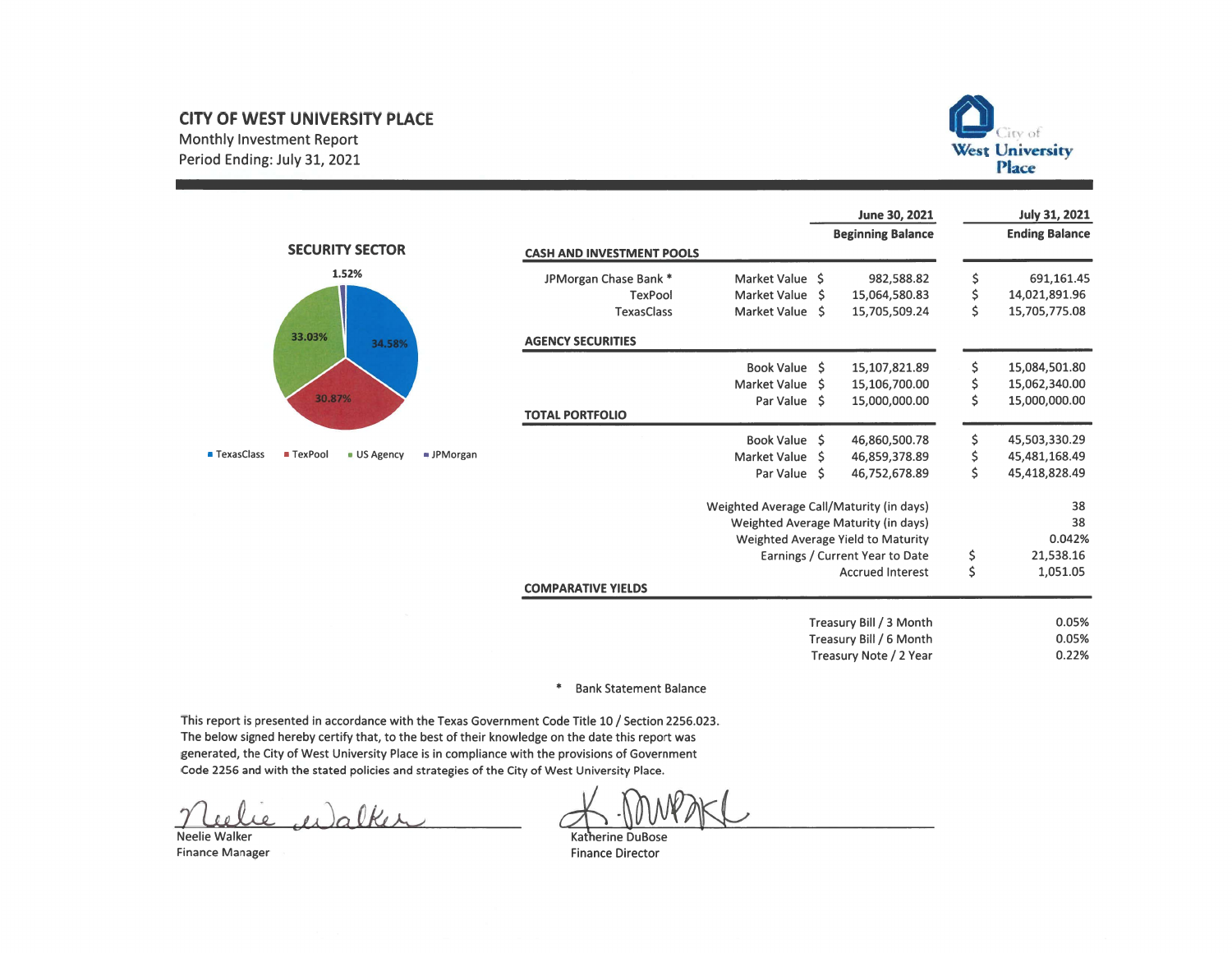#### **City of West University Place MONTHLY Investment Report - Summary Page Begin Date: 6/30/2021, End Date: 7/31/2021**

| <b>Description</b>                                 | <b>CUSIP/Ticker</b> | Settlement<br><b>Date</b> | <b>Maturity</b><br><b>Date</b> | <b>Beginning</b><br><b>MV</b> | <b>Ending MV</b> | <b>Beginning BV</b>                                         | <b>Ending BV</b> | <b>Beginning Face</b><br>Amount/Shares   Amount/Shares | <b>Ending Face</b> | <b>Ending</b><br>Days To<br>Call/<br><b>Maturity</b> | <b>Endina</b><br>Days To<br><b>Maturity</b> | <b>Endina</b><br>YTM@<br>Cost | <b>Interest</b><br><b>Earned</b><br>During Period<br><b>BV</b> | <b>Ending</b><br><b>Market</b><br><b>Accrued</b><br>Interest |
|----------------------------------------------------|---------------------|---------------------------|--------------------------------|-------------------------------|------------------|-------------------------------------------------------------|------------------|--------------------------------------------------------|--------------------|------------------------------------------------------|---------------------------------------------|-------------------------------|----------------------------------------------------------------|--------------------------------------------------------------|
| Cash                                               |                     |                           |                                |                               |                  |                                                             |                  |                                                        |                    |                                                      |                                             |                               |                                                                |                                                              |
| JPMorgan Chase Cash                                | <b>CASH8159</b>     | 12/31/2015                | N/A                            | 982.588.82                    | 691.161.45       | 982.588.82                                                  | 691.161.45       | 982,588.82                                             | 691.161.45         |                                                      |                                             | 0.000                         | $0.00$ N/A                                                     |                                                              |
| Sub Total/Average Cash                             |                     |                           |                                | 982,588.82                    | 691,161.45       | 982,588.82                                                  | 691,161.45       | 982,588.82                                             | 691,161.45         |                                                      |                                             | 0.000                         | 0.00                                                           | 0.00                                                         |
| <b>Local Government Investment Pool</b>            |                     |                           |                                |                               |                  |                                                             |                  |                                                        |                    |                                                      |                                             |                               |                                                                |                                                              |
| <b>LGIP LGIP</b>                                   | <b>TEXASCLASS</b>   | 10/26/2020                |                                |                               |                  | N/A 15,705,509.24 15,705,775.08 15,705,509.24 15,705,775.08 |                  | 15,705,509.24                                          | 15.705.775.08      |                                                      |                                             | 0.020                         | $0.00$ N/A                                                     |                                                              |
| <b>LGIP LGIP</b>                                   | <b>TEXPOOL</b>      | 9/30/2008                 | N/A                            |                               |                  | 15,064,580.83 14,021,891.96 15,064,580.83 14,021,891.96     |                  | 15,064,580.83                                          | 14.021.891.96      |                                                      |                                             | 0.019                         | $0.00$ N/A                                                     |                                                              |
| Sub Total/Average Local Government Investment Pool |                     |                           |                                |                               |                  | 30,770,090.07 29,727,667.04 30,770,090.07 29,727,667.04     |                  | 30.770.090.07                                          | 29.727.667.04      |                                                      |                                             | 0.019                         | 0.00                                                           | 0.00                                                         |
| <b>US Agency</b>                                   |                     |                           |                                |                               |                  |                                                             |                  |                                                        |                    |                                                      |                                             |                               |                                                                |                                                              |
| FFCB 0.1 11/30/2021                                | 3133EMHS4           | 12/11/2020                | 11/30/2021                     | 2.000.140.00                  | 2.001.000.00     | 2.000.024.98                                                | 2,000,019.81     | 2,000,000.00                                           | 2,000,000.00       | 122                                                  | 122                                         | 0.097                         | 161.49                                                         | 333.33                                                       |
| FHLB 2.625 12/10/2021                              | 313376C94           | 12/11/2020                | 12/10/2021                     | 3,033,060.00                  | 3,027,540.00     | 3,033,677.95                                                | 3,027,152.85     | 3,000,000.00                                           | 3.000.000.00       | 132                                                  | 132                                         | 0.097                         | 256.1                                                          | 11,156.25                                                    |
| Sub Total/Average US Agency                        |                     |                           |                                |                               |                  | 5,033,200.00 5,028,540.00 5,033,702.93                      | 5.027.172.66     | 5.000.000.00                                           | 5.000.000.00       | 128                                                  | 128                                         | 0.097                         | 417.64                                                         | 11,489.58                                                    |
| <b>US Treasury</b>                                 |                     |                           |                                |                               |                  |                                                             |                  |                                                        |                    |                                                      |                                             |                               |                                                                |                                                              |
| T-Note 2 12/31/2021                                | 912828U81           | 2/10/2021                 | 12/31/2021                     | 5.047.650.00                  | 5.039.850.00     | 5.048.582.18                                                | 5,040,397.14     | 5,000,000.00                                           | 5,000,000.00       | 153                                                  | 153                                         | 0.070                         | 238.87                                                         | 8,423.91                                                     |
| T-Note 2.125 9/30/2021                             | 912828F21           | 12/11/2020                | 9/30/2021                      | 5.025.850.                    | 4,993,950.00     | 5.025.536.78                                                | 5,016,932.00     | 5.000.000.00                                           | 5.000.000.00       | 61                                                   | 61                                          | 0.096                         | 394.54                                                         | 35,416.67                                                    |
| Sub Total/Average US Treasury                      |                     |                           |                                |                               |                  | 10.073.500.00 10.033.800.00 10.074.118.96 10.057.329.14     |                  | 10,000,000.00                                          | 10.000.000.00      | 107                                                  | 107                                         | 0.083                         | 633.41                                                         | 43,840.58                                                    |
| <b>Total / Average</b>                             |                     |                           |                                |                               |                  | 46,859,378.89 45,481,168.49 46,860,500.78 45,503,330.29     |                  | 46,752,678.89                                          | 45,418,828.49      | 38                                                   | 38                                          | 0.042                         | 1.051.05                                                       | 55,330.16                                                    |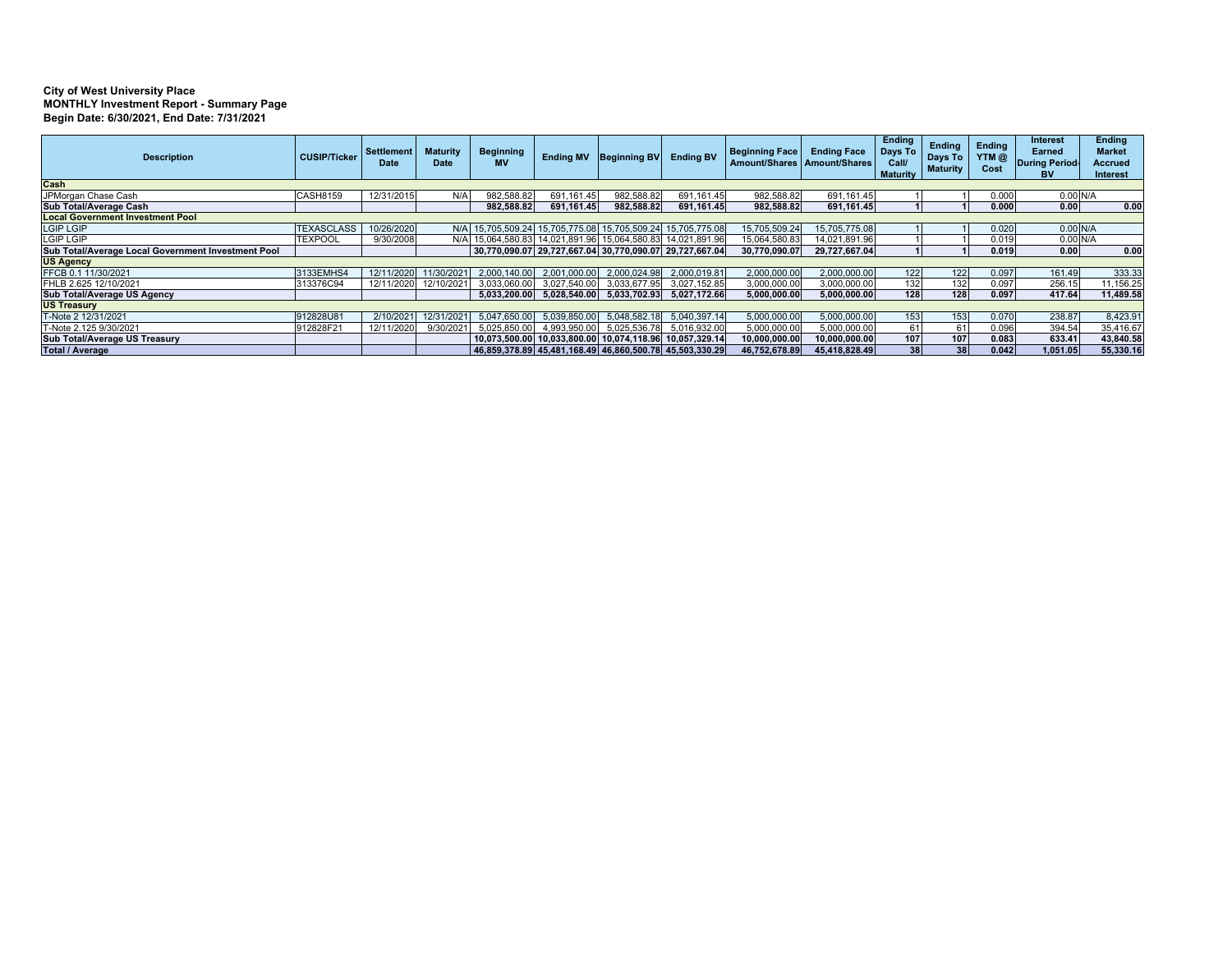### **City of West University Place Monthly Investment Report - Part A Begin Date: 6/30/2021, End Date: 7/31/2021**

| <b>Description</b>                                 | <b>CUSIP/Ticker</b> | <b>Beginning Face</b><br>Amount/<br><b>Shares</b> | <b>Ending Face</b><br>Amount/<br><b>Shares</b> | <b>Beginning MV</b> | <b>Ending MV</b> | <b>Beginning BV</b> | <b>Ending BV</b> | <b>Beginning</b><br>YTM @ Cost | <b>Ending YTM</b><br>@ Cost | <b>Ending</b><br><b>Market</b><br><b>Accrued</b><br>Interest | Interest/<br><b>Dividends</b> | <b>Interest</b><br><b>Earned During</b><br>Period-BV |
|----------------------------------------------------|---------------------|---------------------------------------------------|------------------------------------------------|---------------------|------------------|---------------------|------------------|--------------------------------|-----------------------------|--------------------------------------------------------------|-------------------------------|------------------------------------------------------|
| Cash                                               |                     |                                                   |                                                |                     |                  |                     |                  |                                |                             |                                                              |                               |                                                      |
| JPMorgan Chase Cash                                | <b>CASH8159</b>     | 982,588.82                                        | 691,161.45                                     | 982,588.82          | 691,161.45       | 982,588.82          | 691, 161.45      | 0.000                          | 0.000                       | N/A                                                          | 0.00                          | 0.00                                                 |
| Sub Total/Average Cash                             |                     | 982,588.82                                        | 691,161.45                                     | 982.588.82          | 691,161.45       | 982,588.82          | 691.161.45       | 0.000                          | 0.000                       | 0.00                                                         | 0.00                          | 0.00                                                 |
| <b>Local Government Investment Pool</b>            |                     |                                                   |                                                |                     |                  |                     |                  |                                |                             |                                                              |                               |                                                      |
| <b>LGIP LGIP</b>                                   | <b>TEXASCLASS</b>   | 15,705,509.24                                     | 15,705,775.08                                  | 15,705,509.24       | 15,705,775.08    | 15,705,509.24       | 15.705.775.08    | 0.036                          | 0.020                       | N/A                                                          | 0.00                          | 0.00                                                 |
| <b>LGIP LGIP</b>                                   | <b>TEXPOOL</b>      | 15,064,580.83                                     | 14,021,891.96                                  | 15.064.580.83       | 14,021,891.96    | 15,064,580.83       | 14,021,891.96    | 0.013                          | 0.019                       | N/A                                                          | 0.00                          | 0.00                                                 |
| Sub Total/Average Local Government Investment Pool |                     | 30.770.090.07                                     | 29.727.667.04                                  | 30.770.090.07       | 29.727.667.04    | 30,770,090.07       | 29,727,667.04    | 0.025                          | 0.019                       | 0.00                                                         | 0.00                          | 0.00                                                 |
| <b>US Agency</b>                                   |                     |                                                   |                                                |                     |                  |                     |                  |                                |                             |                                                              |                               |                                                      |
| FFCB 0.1 11/30/2021                                | 3133EMHS4           | 2.000.000.00                                      | 2,000,000.00                                   | 2,000,140.00        | 2,001,000.00     | 2,000,024.98        | 2.000.019.81     | 0.097                          | 0.097                       | 333.33                                                       | 0.00                          | 161.49                                               |
| FHLB 2.625 12/10/2021                              | 313376C94           | 3,000,000.00                                      | 3,000,000.00                                   | 3,033,060.00        | 3,027,540.00     | 3,033,677.95        | 3,027,152.85     | 0.097                          | 0.097                       | 11,156.25                                                    | 0.00                          | 256.15                                               |
| Sub Total/Average US Agency                        |                     | 5,000,000.00                                      | 5,000,000.00                                   | 5,033,200.00        | 5,028,540.00     | 5.033.702.93        | 5,027,172.66     | 0.097                          | 0.097                       | 11,489.58                                                    | 0.00                          | 417.64                                               |
| <b>US Treasury</b>                                 |                     |                                                   |                                                |                     |                  |                     |                  |                                |                             |                                                              |                               |                                                      |
| T-Note 2 12/31/2021                                | 912828U81           | 5,000,000.00                                      | 5,000,000.00                                   | 5,047,650.00        | 5,039,850.00     | 5,048,582.18        | 5,040,397.14     | 0.070                          | 0.070                       | 8,423.91                                                     | 0.00                          | 238.87                                               |
| T-Note 2.125 9/30/2021                             | 912828F21           | 5,000,000.00                                      | 5,000,000.00                                   | 5,025,850.00        | 4,993,950.00     | 5,025,536.78        | 5.016.932.00     | 0.096                          | 0.096                       | 35,416.67                                                    | 0.00                          | 394.54                                               |
| Sub Total/Average US Treasury                      |                     | 10.000.000.00                                     | 10,000,000.00                                  | 10,073,500.00       | 10,033,800.00    | 10,074,118.96       | 10,057,329.14    | 0.083                          | 0.083                       | 43,840.58                                                    | 0.00                          | 633.41                                               |
| <b>Total / Average</b>                             |                     | 46,752,678.89                                     | 45,418,828.49                                  | 46,859,378.89       | 45,481,168.49    | 46,860,500.78       | 45,503,330.29    | 0.045                          | 0.042                       | 55,330.16                                                    | 0.00                          | 1,051.05                                             |